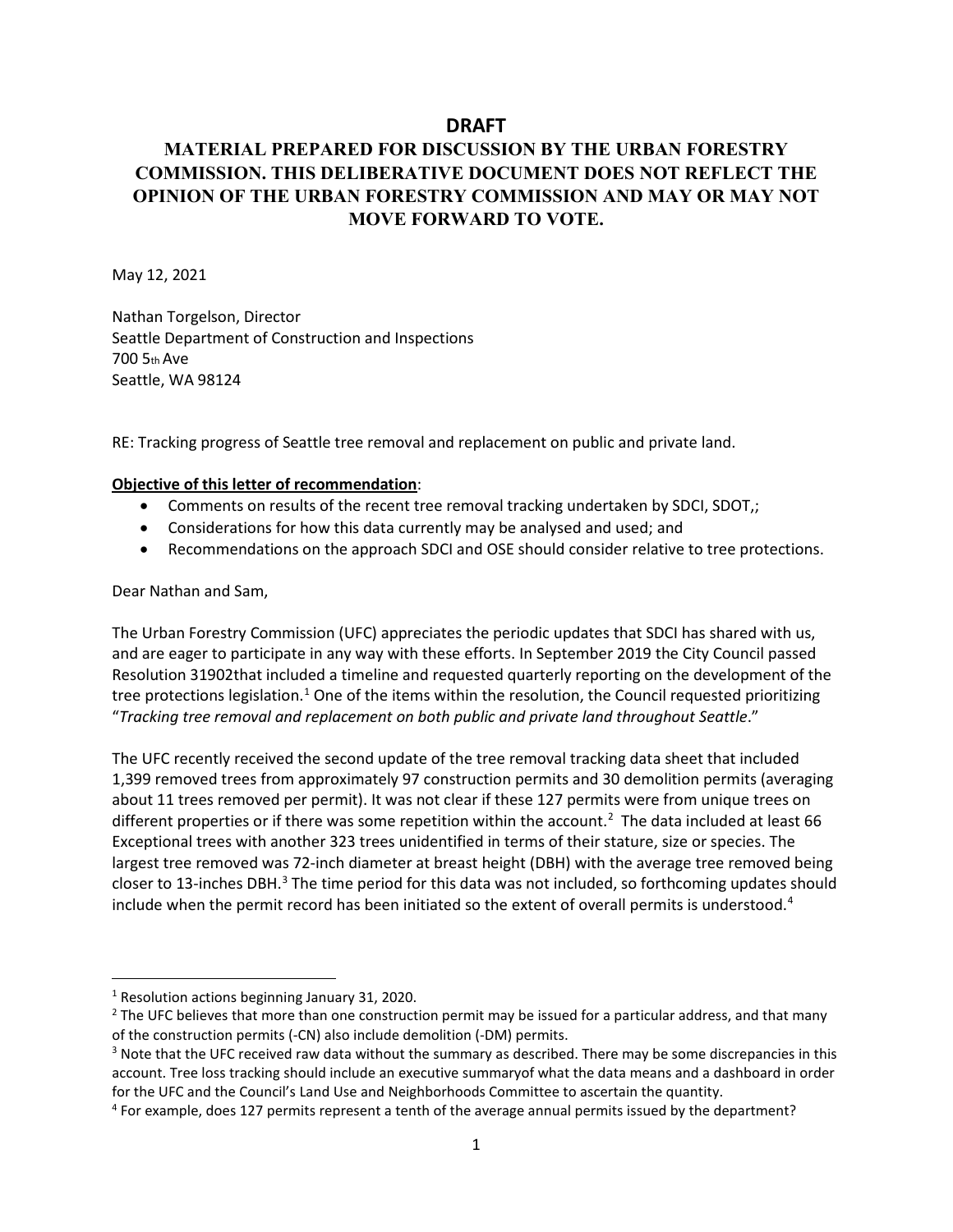| DM (demo permit) |                               |                                                              | 209 Trees lost  | 14.9%  | on     |  | 30 projects         | 7.0 trees lost/project  |
|------------------|-------------------------------|--------------------------------------------------------------|-----------------|--------|--------|--|---------------------|-------------------------|
|                  | CN (construction)             |                                                              | 1190 Trees lost | 85.1%  | on     |  | 97 projects         | 12.3 trees lost/project |
|                  | Unidentified                  |                                                              | 0 Trees lost    | 0.0%   | on     |  | 0 projects          |                         |
|                  | Total                         |                                                              | 1399 Trees lost | 100.0% | on     |  | 127 projects        | 11.0 trees lost/project |
|                  |                               |                                                              |                 |        |        |  | 2.442 projects/week |                         |
|                  |                               | Tree Groves No records of trees within protected tree groves |                 |        |        |  |                     |                         |
|                  | <b>Exceptional</b>            |                                                              | 66 Trees lost   |        | 4.7%   |  |                     |                         |
|                  | <b>Not Exceptional</b>        |                                                              | 1010 Trees lost |        | 72.2%  |  |                     |                         |
|                  | <b>Unknown</b>                |                                                              | 323 Trees lost  |        | 23.1%  |  |                     |                         |
|                  |                               |                                                              |                 |        |        |  |                     |                         |
|                  | <b>Total trees on list</b>    |                                                              | 1399 Trees lost |        | 100.0% |  |                     |                         |
|                  | <b>Median Tree Lost Size</b>  |                                                              | 12 inches DBH   |        |        |  |                     |                         |
|                  | <b>Average Tree Lost Size</b> |                                                              | 13.1 inches DBH |        |        |  |                     |                         |
|                  | <b>Largest Tree Lost Size</b> |                                                              | 72.0 inches DBH |        |        |  |                     | May 5, 2021             |

# **Comments on progress results of the recent tree removal tracking undertaken by SDCI.**

In addition to a summary of the data included, the UFC suggests that future iterations of tracking sheet include the following information:

- Location (address and regional area of Seattle);
- Dates the permits were approved;
- Special site conditions related to the permit (such as ECA or incentive zone);
- Reference or link to arborist reports when applicable to the permit;
- Which trees were removed from groves<sup>[5](#page-1-1)</sup>;
- Description of the abbreviations that delineate the reason for tree removal, including hazards.
- Account for trees retained and replanted as associated with the permit, if provided or required.<sup>[6](#page-1-2)</sup>

Given the extent of missing data fields in the most recent progress, perhaps we may be consulted by the team members engaged in the tracking process to streamline data useful for inventories and policy recommendations.

## **Considerations for how this data currently may be analyses and used.**

Given Seattle's mission to avoid climate change and an objective to increase the urban forest canopy to 30-percent in less than two decades, the tracking and inventory of trees retained, removed, and planted on public and private land is essential to assure the city's goal and objective are achieved. Urban forests should equitably provide health benefits to all Seattle communities, not just a few. The current graphic display of tree canopy lot percentage data must be periodically updated as permits modify the quantity and size of the urban canopy cover. This information provides an estimated current extent of citywide canopy.

## **Recommendations on the approach SDCI and OSE should consider relative to tree protections.**

Categories and criteria should be used for optimal alignment with SDOT tree tracking systems as well as Accela permit tracking. SDCI and SDOT should file with OSE quarterly reports to the City Council and relevant City Departments regarding all data collected from its Tree Tracking Worksheet including trees

<span id="page-1-1"></span><span id="page-1-0"></span><sup>5</sup> Protected tree groves as defined under the Directors Rule 16-2008. Hazards exclude impacts from earthwork.

<span id="page-1-2"></span><sup>6</sup> Ideally suggest the resulting (30-year) mature canopy volume that planted trees will provide.